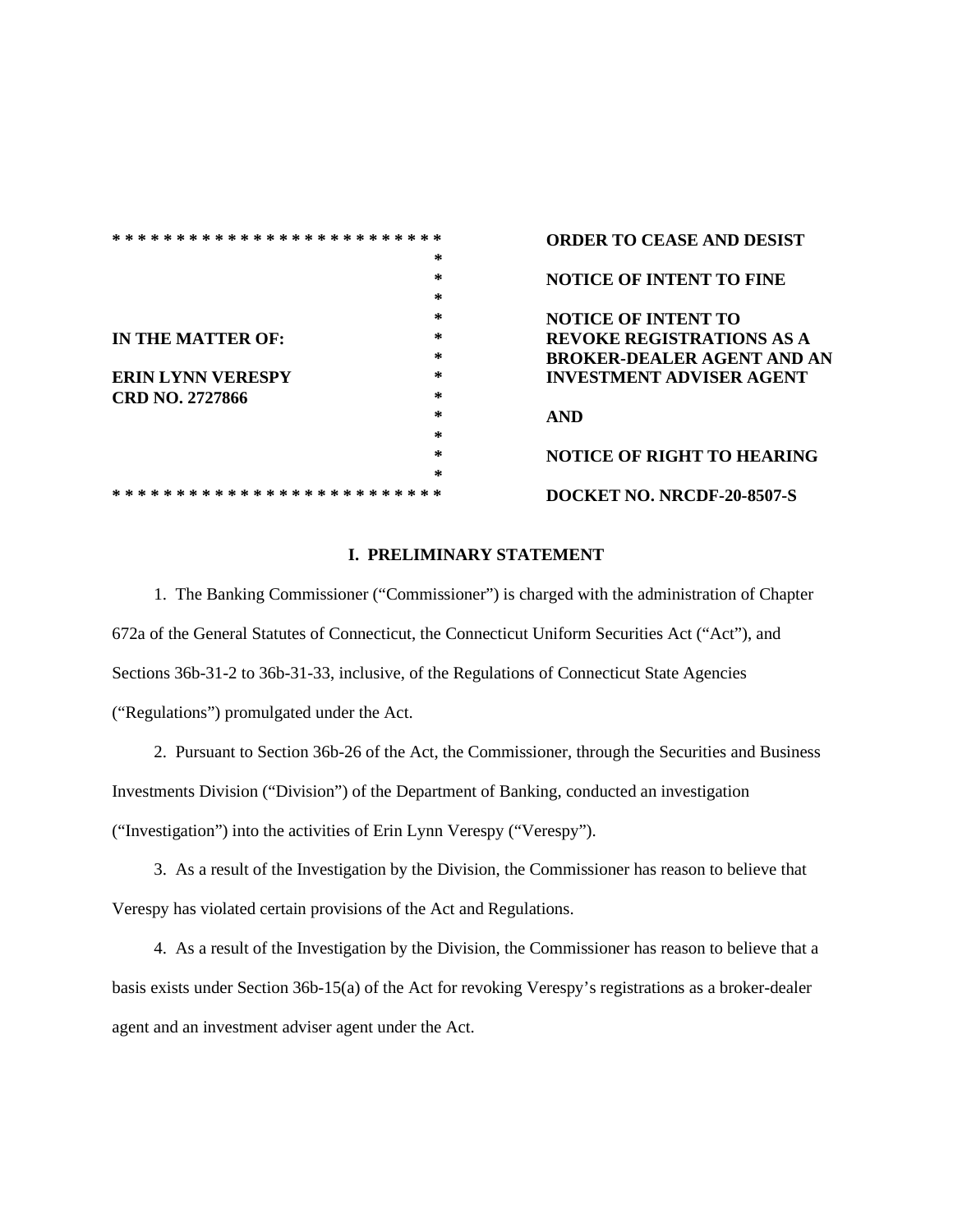5. As a result of the Investigation by the Division, the Commissioner has reason to believe that a basis exists to issue a cease and desist order against Verespy as authorized by Section 36b-27(a) of the Act.

6. As a result of the Investigation, the Commissioner has reason to believe that a basis exists to impose a fine upon Verespy as authorized by Section 36b-27(d) of the Act.

## **II. RESPONDENT**

 7. Verespy is a Connecticut resident previously registered as an agent and an investment adviser agent under the Act whose address last known to the Commissioner is 15 Rock Spring Road, Trumbull, Connecticut 06611.

#### **III. STATEMENT OF FACTS**

 8. Verespy was registered as a broker-dealer agent and an investment adviser agent of HD Vest Investment Services (CRD No. 13686) and HD Vest Advisory Services, Inc. (CRD No. 104556) (collectively "HD Vest") from August 1998 to March 2019. On September 13, 2019, H.D. Vest Investment Securities, Inc. d/b/a HD Vest Investment Services changed its name to Avantax Investment Securities, Inc. and H.D. Vest Advisory Services, Inc. changed its name to Avantax Advisory Services, Inc. On March 27, 2019 HD Vest filed through the Central Registration Depository a Form U-5 (Uniform Termination Notice for Securities Industry Registration) to withdraw Verespy's registrations as a brokerdealer agent and as an investment adviser agent in all jurisdictions. The withdrawal of Verespy's registrations became effective by operation of law under the Act on June 27, 2019.

Section 36b-15(e)(1) of the Act provides that:

Withdrawal from registration as . . . [an] agent . . . or investment adviser agent . . . becomes effective ninety days after receipt of an application to withdraw such registration . . . or within such shorter period of time as the commissioner may determine, unless a . . . revocation or suspension proceeding is pending when the application . . . is filed or a proceeding to . . . revoke, suspend or impose conditions upon the withdrawal is instituted within ninety days after the application . . . is filed. . . . *If no proceeding is pending or instituted and withdrawal automatically becomes effective, the commissioner may nevertheless institute a . . . revocation or suspension proceeding under subsection (a) of this section within one year after withdrawal became effective*." [Emphasis supplied]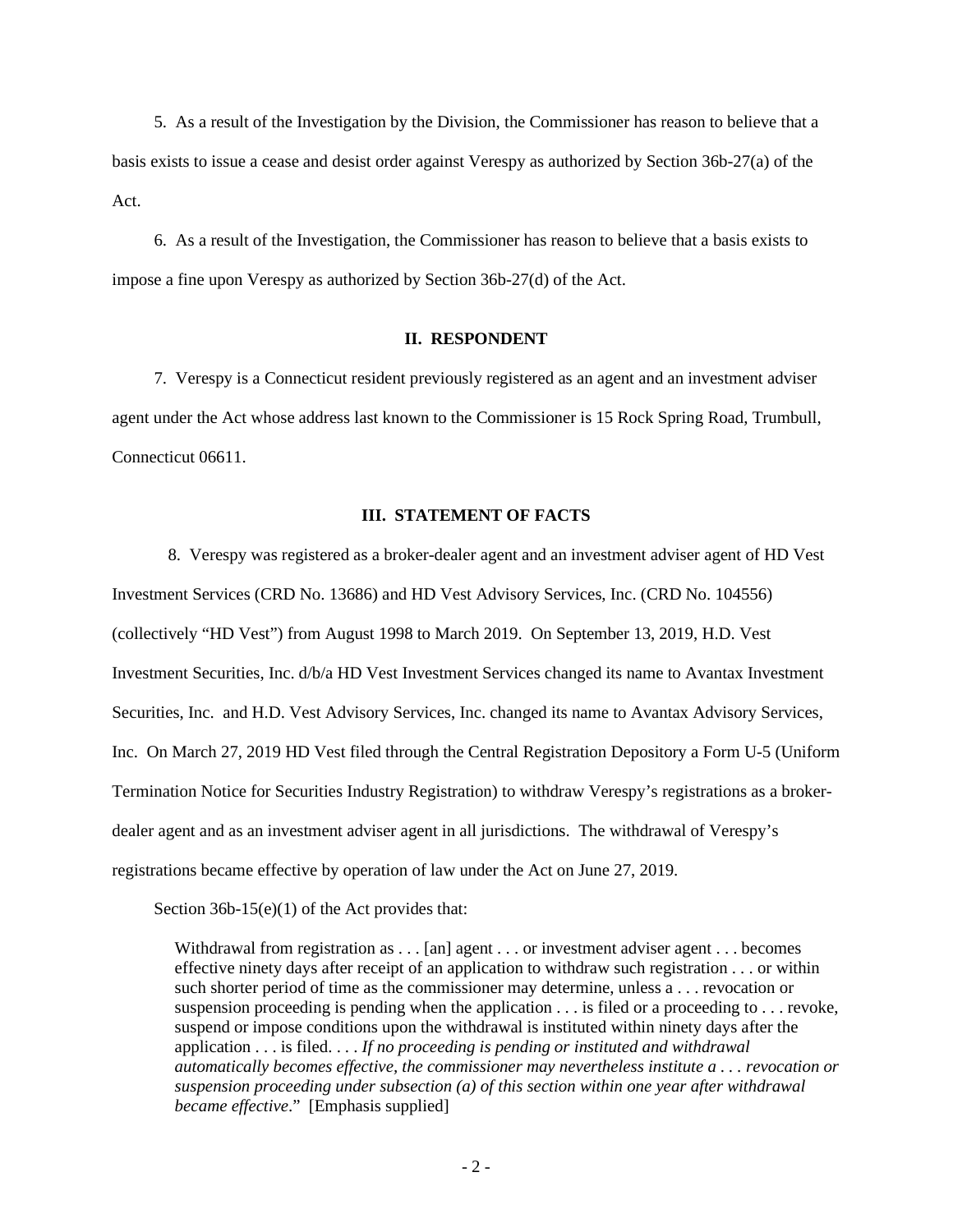9. On April 15, 2019, the Financial Industry Regulatory Authority ("FINRA"), pursuant to FINRA Rule 9216, entered into a Letter of Acceptance, Waiver and Consent with Verespy barring her from associating with any FINRA member in any capacity for refusing to cooperate with FINRA's request for on-the-record testimony.

#### *Failure to Comply with Firm Procedures and Failure to Amend Regulatory Filings*

 10. At all times pertinent hereto, HD Vest's written supervisory procedures ("WSPs") required disclosure and approval of outside business activity in accordance with FINRA Rule 3270.

 11. Throughout the course of Verespy's employment at HD Vest, Verespy failed to disclose certain outside business activities as required by HD Vest's WSPs.

 12. Furthermore, HD Vest's WSPs require employees to immediately disclose all written customer complaints to the Compliance Department as well as any litigation or arbitration in which a registered representative is named as a party.

 13. Verespy failed to notify HD Vest and make corrective amendments on her Form U4 filing with the Commissioner regarding pending litigation in which she was named a defendant in a lawsuit brought by a client of HD Vest ("Connecticut Client").

#### *Improper Borrowing of Money from a Client*

 14. From approximately 2007 through 2017, Verespy borrowed roughly \$800,000 from the Connecticut Client, without knowledge of the Connecticut Client or HD Vest, which money was the subject of the lawsuit filed against Verespy in 2018.

 15. Ultimately, Verespy and the Connecticut Client settled the lawsuit via a stipulation entered in November 2018 where Verespy agreed to pay back the Connecticut Client \$800,000.

 16. At no point did Verespy seek pre-approval from the client or HD Vest to borrow monies from the Connecticut Client.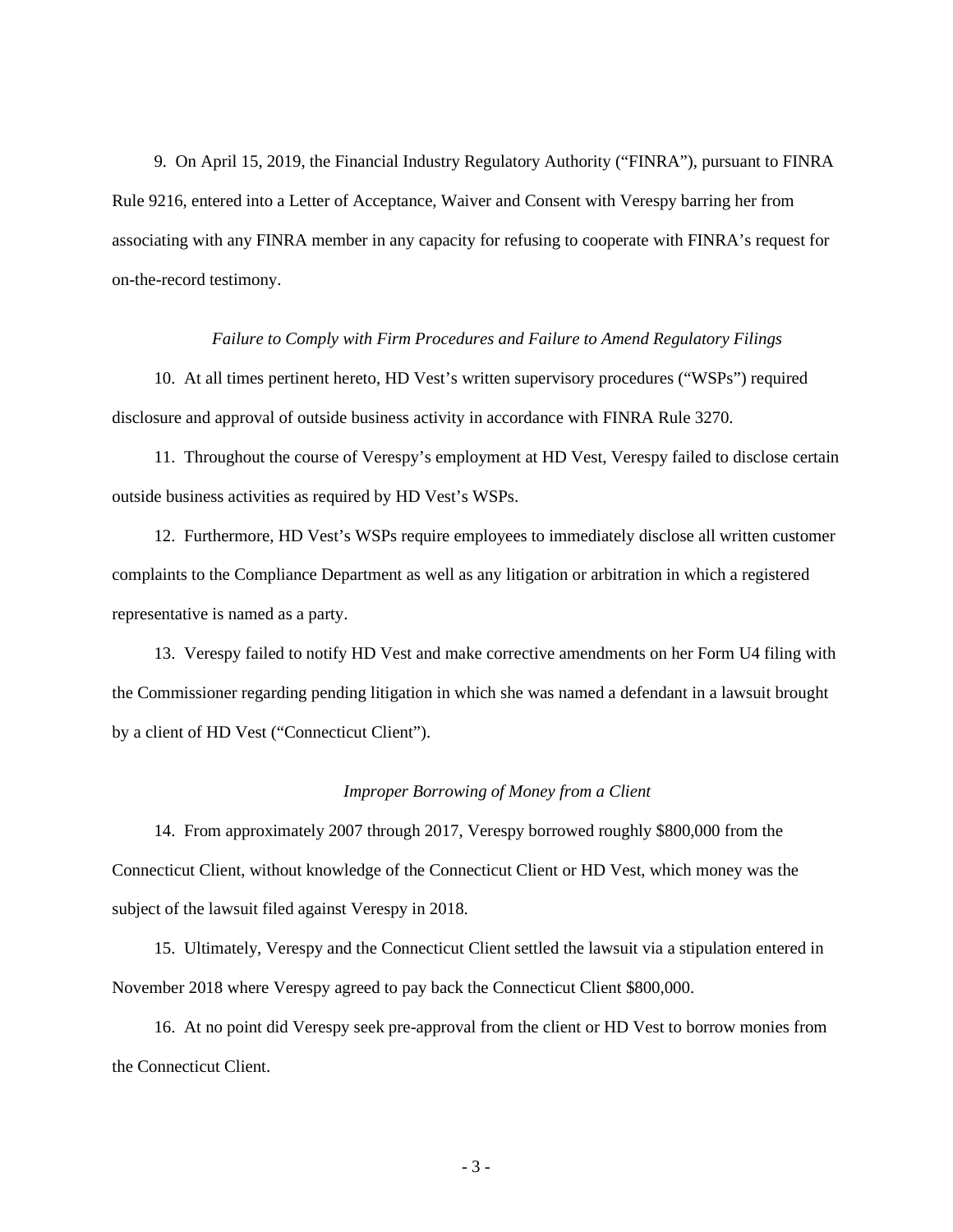## **IV. STATUTORY BASIS FOR REVOCATION OF REGISTRATIONS AS A BROKER-DEALER AGENT AND AN INVESTMENT ADVISER AGENT, ORDER TO CEASE AND DESIST AND ORDER IMPOSING FINE**

## a. Dishonest or Unethical Business Practices Within the Meaning of Section  $36b-31-15b(c)$  of the Regulations by Verespy – Outside Business Activity Absent Prior Written Notice to HD Vest

 17. Paragraphs 1 through 16, inclusive, are incorporated and made a part hereof as if more fully set forth herein.

 18. FINRA Rule 3270 states in pertinent part, "[n]o registered person may be an employee, independent contractor, sole proprietor, officer, director or partner of another person, or be compensated, *or have the reasonable expectation of compensation, from any other person as a result of any business activity outside the scope of the relationship with his or her member firm*, unless he or she has provided prior written notice to the member." [Emphasis supplied]

 19. Verespy engaged in dishonest or unethical practices in the securities business by engaging in outside business activity absent written notice to HD Vest, as more fully described in paragraphs 10 and 11. Such conduct would be proscribed as a dishonest or unethical practice under Section 36b-31-15b(c) of the Regulations and, as such, would support the entry of an order to cease and desist against Verespy under Section 36b-27(a) of the Act and constitute grounds for the revocation of Verespy's registrations as a broker-dealer agent and an investment adviser agent in Connecticut pursuant to Section  $36b-15(a)(2)(H)$  of the Act.

## b. Violation of Section 36b-31-14e of the Regulations Duty to Amend Information Previously Filed

 20. Paragraphs 1 through 19, inclusive, are incorporated and made a part hereof as if more fully set forth herein.

 21. During her association with HD Vest, Verespy's failure to amend her Form U4, as more fully described in paragraphs 12 and 13, constituted a violation of Section 36b-31-14e of the Regulations. Such conduct therefore supports the entry of a cease and desist order against Verespy under 36b-27(a) of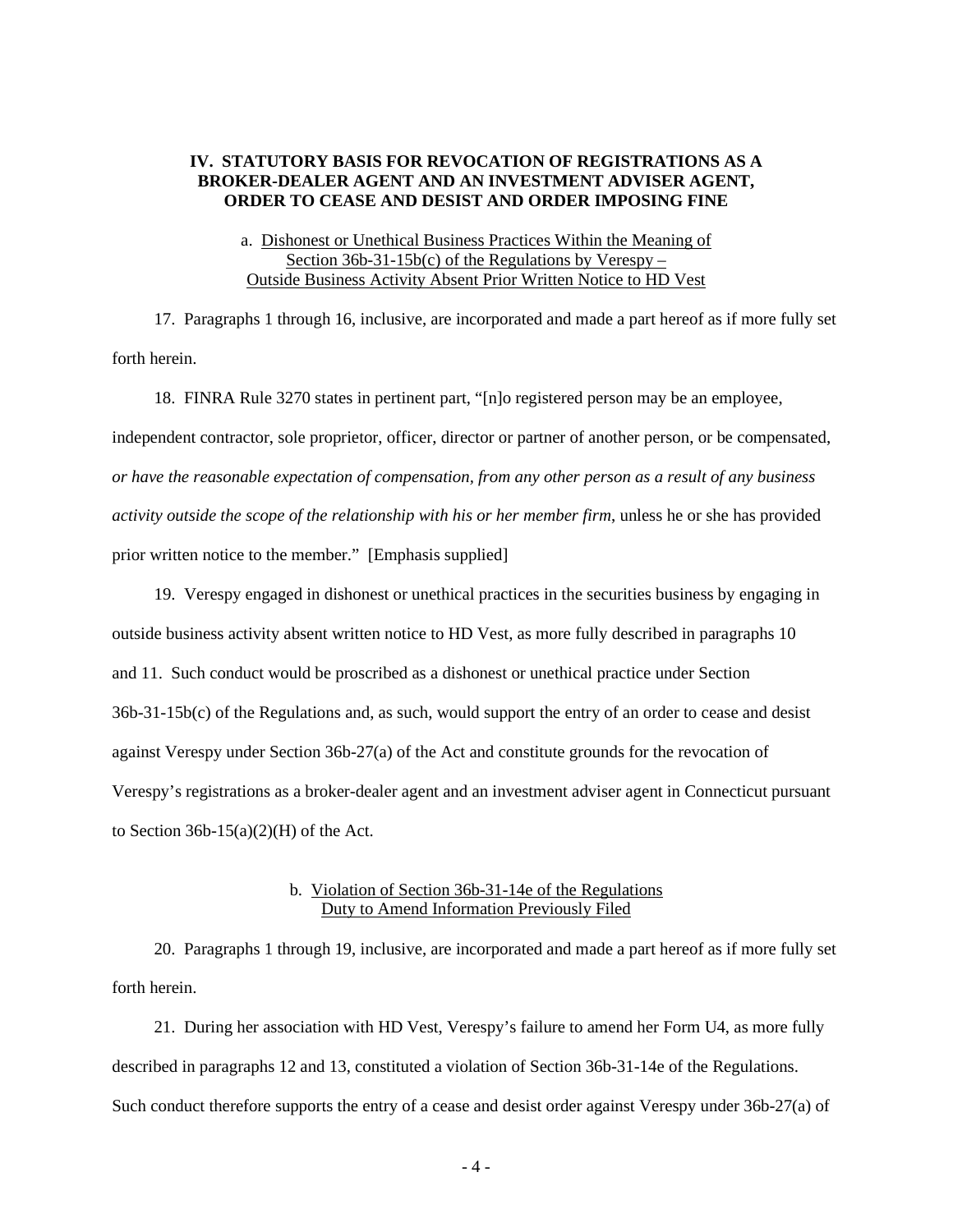the Act, the imposition of a fine upon Verespy pursuant to Section 36b-27(d) of the Act, and, as wilful misconduct, also supports proceedings to revoke Verespy's registrations as a broker-dealer agent and an investment adviser agent pursuant to Section 36b-15(a)(2)(B) of the Act.

#### c. Dishonest or Unethical Business Practices Within the Meaning of Section  $36b-31-15b(a)(1)$  of the Regulations by Verespy – Borrowing Money from Accounts Carried for Brokerage Customers

 22. Paragraphs 1 through 21, inclusive, are incorporated and made a part hereof as if more fully set forth herein.

 23. As more fully described in paragraphs 14 through 16, inclusive, Verespy engaged in dishonest or unethical business practices in the securities business by borrowing money from an account carried for an HD Vest customer without the customer's prior consent and without notice to HD Vest. Such conduct constitutes a dishonest or unethical practice in the securities business within the meaning of Section 36b-31-15b(c) of the Regulations, which forms a basis for an order to cease and desist to be issued against Verespy under Section 36b-27(a) of the Act, as well as a basis for the revocation of Verespy's registrations as a broker-dealer agent and an investment adviser agent in Connecticut pursuant to Section 36b-15(a)(2)(H) of the Act.

#### d. FINRA Sanctions

 24. Paragraphs 1 through 23, inclusive, are incorporated and made a part hereof as if more fully set forth herein.

 25. The FINRA sanctions barring Verespy, as more fully described in paragraph 9, form the basis for the revocation of Verespy's broker-dealer agent and investment adviser agent registrations in Connecticut pursuant to Section  $36b-15(a)(2)(F)(iii)$  of the Act.

## **V. NOTICE OF INTENT TO REVOKE REGISTRATIONS AS A BROKER-DEALER AGENT AND AN INVESTMENT ADVISER AGENT, ORDER TO CEASE AND DESIST, NOTICE OF INTENT TO FINE AND NOTICE OF RIGHT TO HEARING**

**WHEREAS,** as a result of the Investigation, the Commissioner finds that, with respect to the activity described herein, Verespy has committed at least one violation of Section 36b-31-14e of the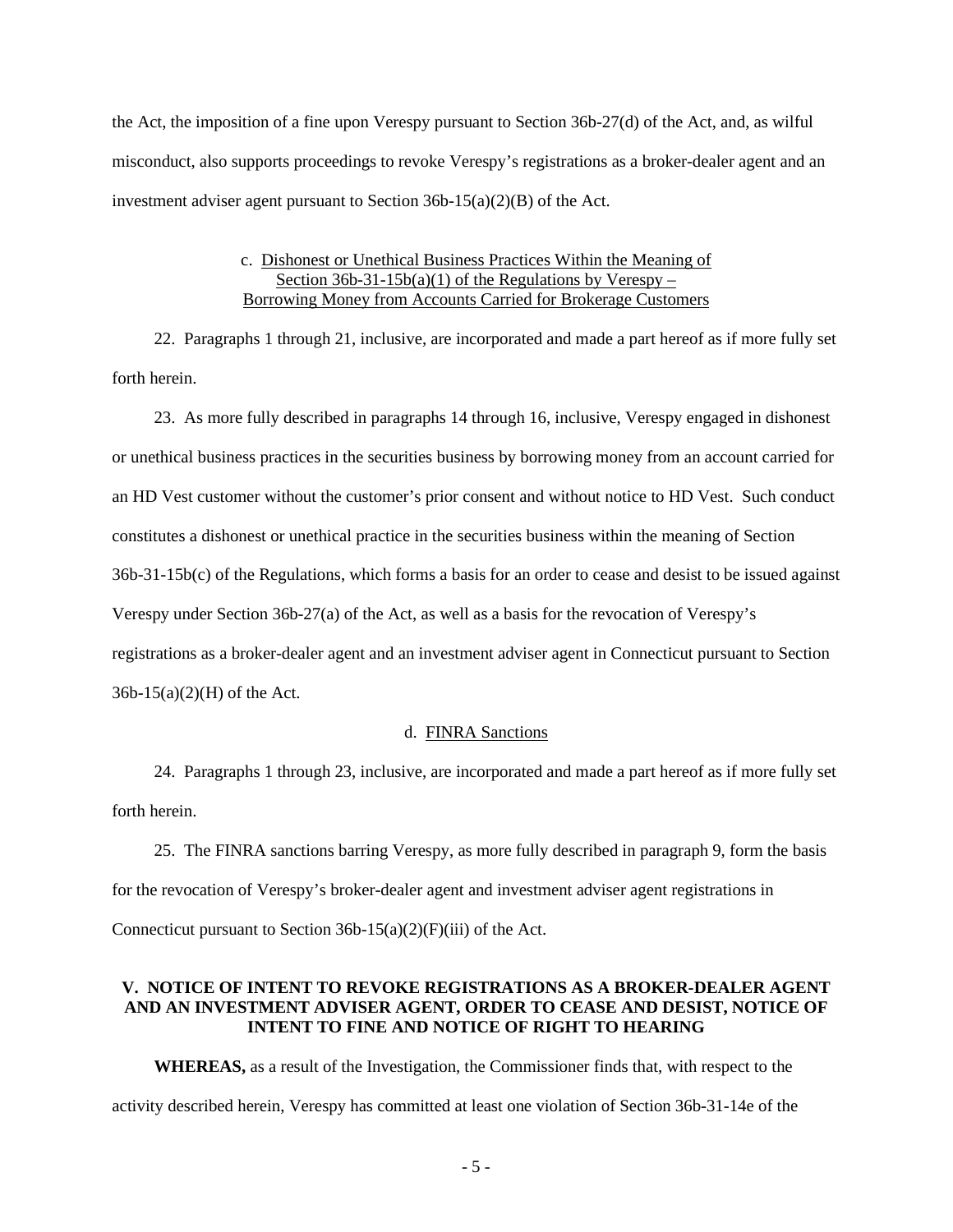Regulations; and engaged in dishonest or unethical practices in the securities business within the meaning of Section 36b-15(a)(2)(H) of the Act and Sections 36b-31-15b(a)(1) and 36b-31-15b(c) of the Regulations;

**WHEREAS,** the Commissioner has reason to believe that a basis exists under Sections  $36b-15(a)(2)(B)$ ,  $36b-15(a)(2)(H)$  and  $36b-15(a)(2)(F)(iii)$  of the Act for revoking Verespy's registrations as a broker-dealer agent and an investment adviser agent under the Act;

**WHEREAS**, Section 36b-15(f) of the Act provides, in pertinent part, that "[n]o order may be entered under this section except as provided in subsection (c) of this section without (1) appropriate prior notice to the applicant . . . and to the employer or prospective employer if such applicant . . . is an agent or investment adviser agent, (2) opportunity for hearing, and (3) written findings of fact and conclusions of law";

**WHEREAS,** the Commissioner has reason to believe that a basis exists under Sections 36b-27(a) and 36b-27(d) of the Act for entering an Order to Cease and Desist and an Order Imposing Fine against Verespy;

**WHEREAS,** the Commissioner further finds that the issuance of an Order revoking Verespy's registration as a broker-dealer agent and an investment adviser agent under the Act, an Order to Cease and Desist against Verespy, and the imposition of a fine upon Verespy is necessary or appropriate in the public interest or for the protection of investors and consistent with the purposes fairly intended by the policies and provisions of the Act;

**WHEREAS,** notice is hereby given to Verespy that the Commissioner intends to impose a fine not to exceed the maximum fine of one hundred thousand dollars (\$100,000) per violation upon Verespy;

**WHEREAS,** the Commissioner **ORDERS** that **ERIN LYNN VERESPY CEASE AND DESIST** from directly or indirectly violating the provisions of the Act, including without limitation those provisions requiring registration as a broker-dealer, broker-dealer agent, investment adviser or investment adviser agent; and (1) engaging in dishonest or unethical practices in the securities business; and (2) failing to promptly file correcting amendments to her Form U-4 filings;

- 6 -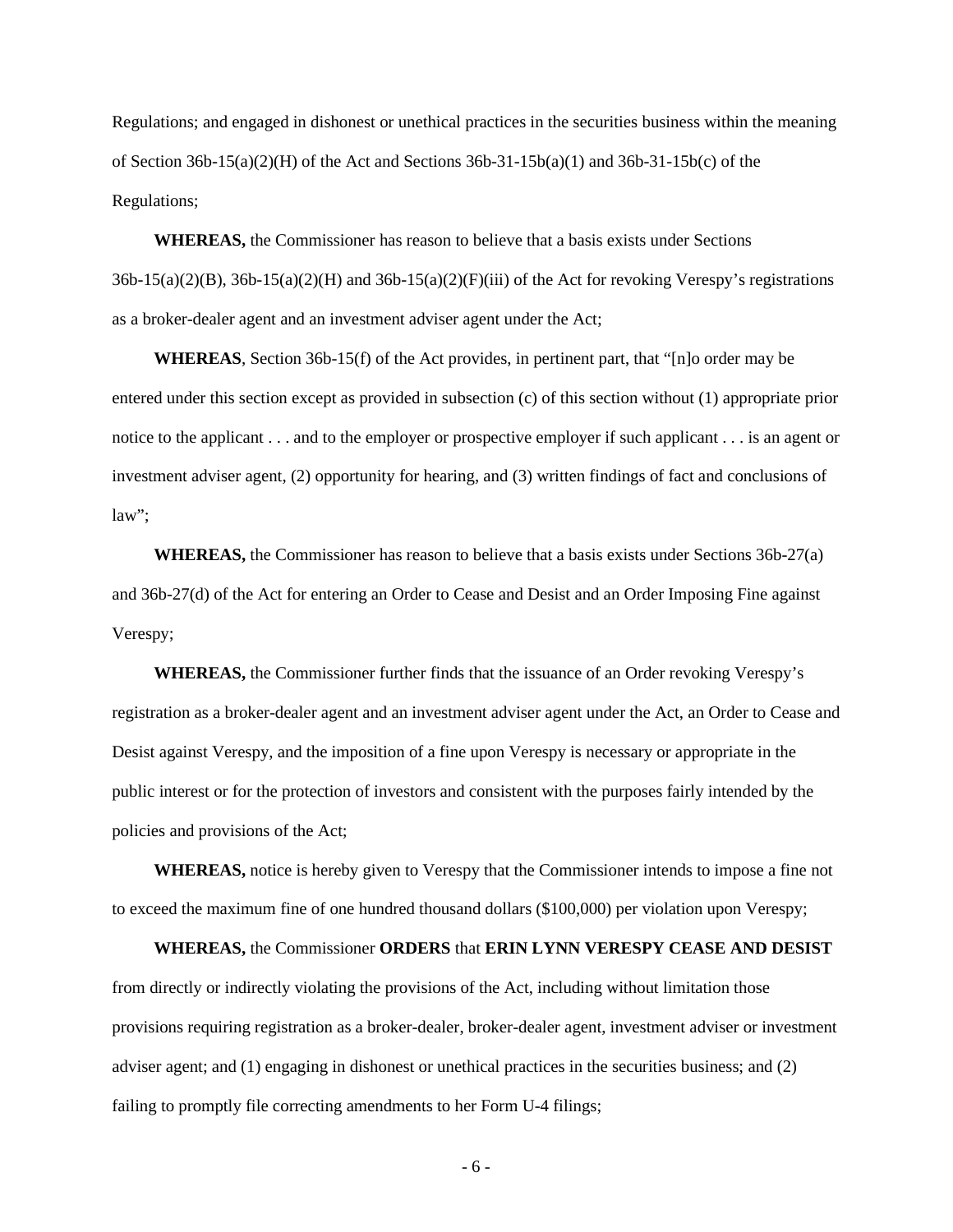**THE COMMISSIONER FURTHER ORDERS THAT,** pursuant to Sections 36b-15(f) and 36b-27 of the Act, Verespy will be afforded an opportunity for a hearing on the allegations set forth above if a written request for a hearing is received by the Department of Banking, Securities and Business Investments Division, 260 Constitution Plaza, Hartford, Connecticut 06103-1800 within fourteen (14) days following Verespy's receipt of this Order. To request a hearing, complete and return the enclosed Appearance and Request for Hearing Form to the above address. If Verespy will not be represented by an attorney at the hearing, please complete the Appearance and Request for Hearing Form as "pro se". If a hearing is requested, the hearing will be held on August 22, 2020, at 10 a.m., at the Department of Banking, 260 Constitution Plaza, Hartford, Connecticut.

 The hearing will be held in accordance with the provisions of Chapter 54 of the General Statutes of Connecticut. At such hearing, Verespy will have the right to appear and present evidence, rebuttal evidence and argument on all issues of fact and law to be considered by the Commissioner.

If Verespy fails to request a hearing within the prescribed time period or fails to appear at any such hearing, the allegations herein will be deemed admitted. Accordingly, the Order to Cease and Desist shall remain in effect and become permanent against Verespy, the Commissioner shall issue an order revoking Verespy's registrations as a broker-dealer agent and an investment adviser agent, and the Commissioner may order that the maximum fine be imposed upon Verespy.

Dated at Hartford, Connecticut, this 25th day of June 2020.  $\sqrt{s/2}$ 

Jorge L. Perez Banking Commissioner